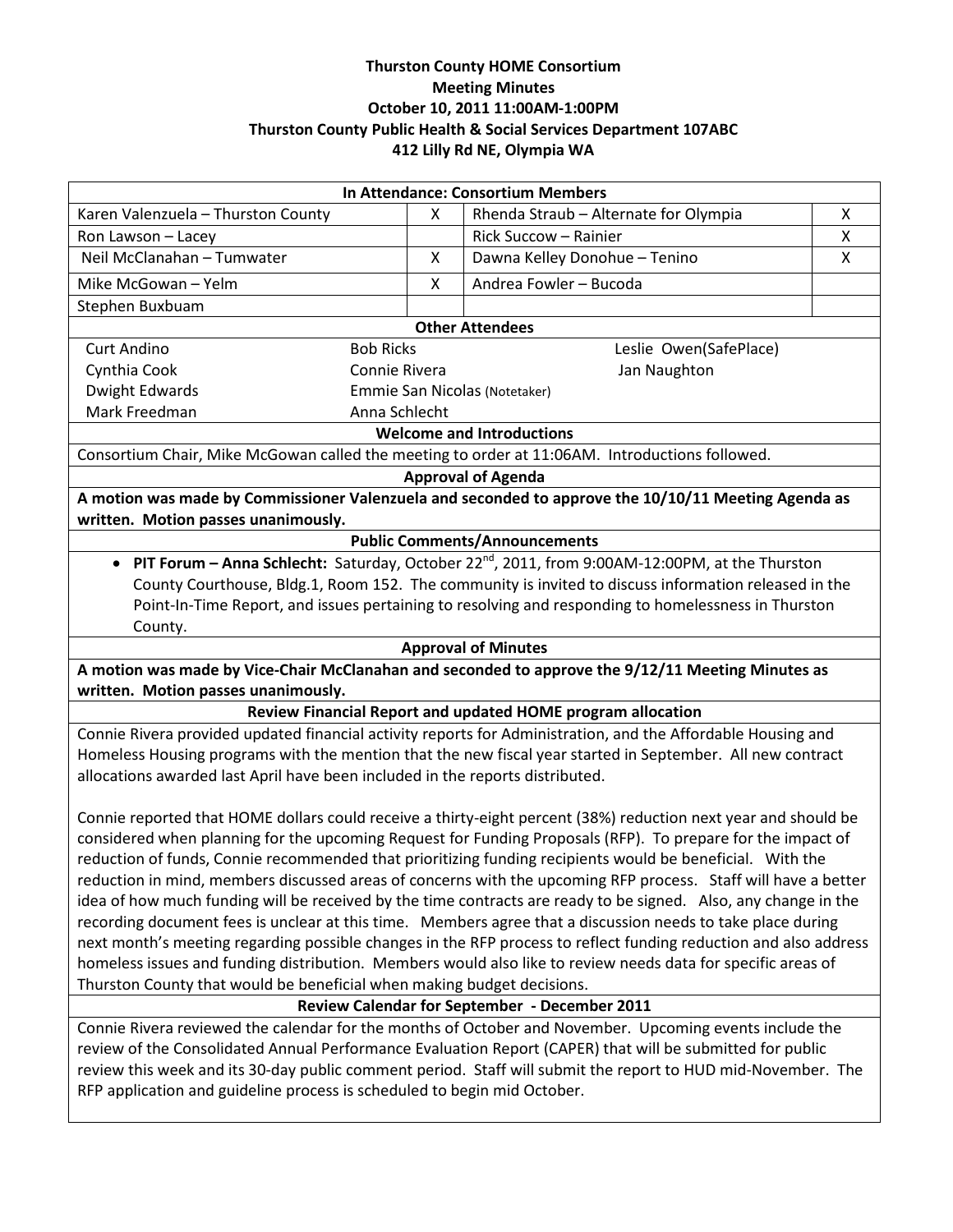## **Review Draft FY2010 CAPER**

The Consolidated Annual Performance and Evaluation Report (CAPER) is a one-year assessment and report on how federal HOME dollars were allocated and spent in Fiscal Year (FY) 2010. The purpose of the report is to provide an annual evaluative report on the accomplishments, as well as the goals and objectives that have been established in the HOME Consolidated Plan for 2008-2012. Connie Rivera mentioned that one of the biggest projects funded in this fiscal year is the Magnolia Villa, twenty-one (21) units of multifamily town-homes that is under way for renovation. In addition, the Community Action Council (CAC) currently has a new project that is not yet under contract as of September for renovations to the Killion Court Apartments, which is also a rental housing project in Yelm. The CAPER also includes an illustration of HOME dollars spent by geographical areas, a summary of the Five-year Strategic Plan and Priorities, Homeless and Special Needs Population, Fair Housing & Barriers to Affordable Housing, Continuum of Care, and Leveraging Resources.

## **Review Draft FY2010 Report Affordable and Homeless Housing funding accomplishments**

Connie reported that the annual report includes HOME, Affordable, and Homeless housing fund sources, which totaled \$2.2 million. The report includes project specific information including background, deliverables, outcomes, and 2011 goals and objectives. Connie also explained in more detail the status of on-going projects and expenditures.

Reports will be published on the department website, as well as a press released approved by the county's Public Information Officer. A meeting will be scheduled with the Public Information Officer (, John Tennis, as soon as the annual report is final. The two-page report can be included with the annual reports. Chairman McGowan requested pictures of current and completed projects to be included in the press release, which will make the report more compelling.

## **Citizen Advisory Committee Update – PIT Report & HMIS Reporting – PIT vs. HMIS**

Curt Andino reported that Home Advisory Executive Committee is currently working with Mark Freedman to develop a Request for Qualification (RFQ) application for the Homeless Systems Manager Position. Curt would like to work in concert with Connie Rivera, Sue Allen, & Teresa Slusher to review current available demographic information and regional specific data collection challenges that affect the Point In Time (PIT) gaps. New data may assist with a change in methodology, which would require an increased understanding of the housing needs in the rural county. Anna Schlecht offered to present some useful charts addressing the concerns with the mention that the current HMIS system has shown gaps in its reporting piece as well. Also, Community Action Council (CAC) may have some suggestions as far as data to assist with the planning process next year.

The HOME Consortium expressed concern over a report that local shelters are at full capacity for serving homeless women. The Advisory Committee will provide data when available.

**REVIEW NEW ADVISORY COMMITTEE MEMBER -Teri Bevelacqua (Realtor Representative):** Ms. Bevelacqua submitted her résumé for review and consideration. She will be filling the position of the real estate representative vacated by Mark Kitabayashi. Ms. Bevelacqua was recommended by Mark.

Curt Andino requested that the CAC to review new members to the committee prior to the Consortium taking action. . Consortium members agreed that it would be the responsibility of the CAC to vet all new prospective advisory applicants first, prior to submitting their name to the Consortium for appointment. CAC will interview Teri Bevelacqua and present their recommendation at a future Consortium meeting.

### **Additional Public Comments/Announcements**